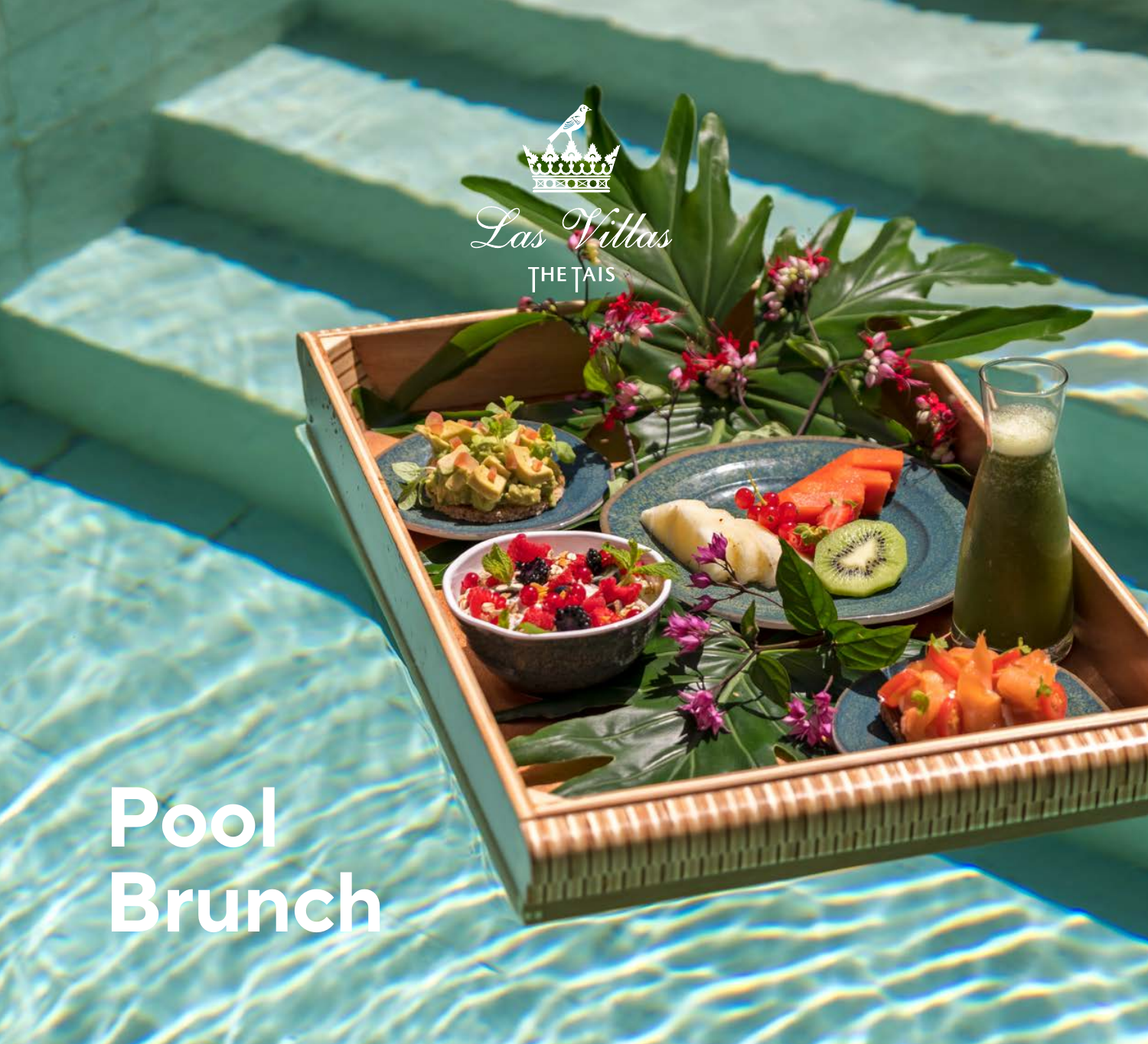# Disfrute en su piscina privada de un brunch flotante

### **Healthy Floating Brunch (para dos personas)**

| Bircher muesli con frutos rojos |  |
|---------------------------------|--|
| Piña del Hierro, papaya y kiwi  |  |
| Montadito de aguacate con AOVE  |  |
| Montadito de salmón ahumado     |  |
|                                 |  |

#### **Diamond Floating Brunch (para dos personas)**

50 gr de caviar, blinis y nata agria Huevos Benedict con aguacate y espárrago verde Galleta, mascarpone y fresas Taittinger Brut 3/4 ......................................... 360 €

# Enjoy a floating brunch in your private pool

### **Healthy Floating Brunch (for two people)**

Bircher muesli with red berries Pineapple from el Hierro, papaya and kiwi Avocado with EVOO Montadito Smoked Salmon Montadito Multivitamin juice........................................... 150 €

#### **Diamond Floating Brunch (for two people)**

50 gr of caviar, blinis and sour cream Eggs Benedict with avocado and green asparagus Cookie, mascarpone and strawberries Taittinger Brut ¾............................................ 360 €

# Genießen Sie ein schwimmendes Frühstück in Ihrem privaten Pool

### **Healthy Floating Brunch (für zwei Personen)**

Bircher Müsli mit rote Früchte Ananas von El Hierro, Papaya und Kiwi Avocado Montadito mit Olivenöl extra vergine Geräucherter Lachs Montadito Multivitaminsaft .................................... 150 €

### **Diamond Floating Brunch (für zwei Personen)**

50 g Kaviar, Blinis und saure Sahne Eier Benedict mit Avocado und grünem Spargel Kekse, Mascarpone und Erdbeeren Taittinger Brut 3/4 ........................................ 360 €

# Profitez d'un brunch flottant dans votre piscine privée

### **Healthy Floating Brunch (pour deux personnes)**

Bircher muesli avec fruits rouges Ananas de El Hierro, papaye et kiwi Montadito à l'avocat et EVOO Montadito au saumon fumé Jus multivitamines.......................................... 150 €

#### **Diamond Floating Brunch (pour deux personnes)**

50 gr de caviar, blinis et crème sure Œufs Bénédicte à l'avocat et aux asperges vertes Biscuit, mascarpone et fraises Taittinger Brut 3/4 ......................................... 360 €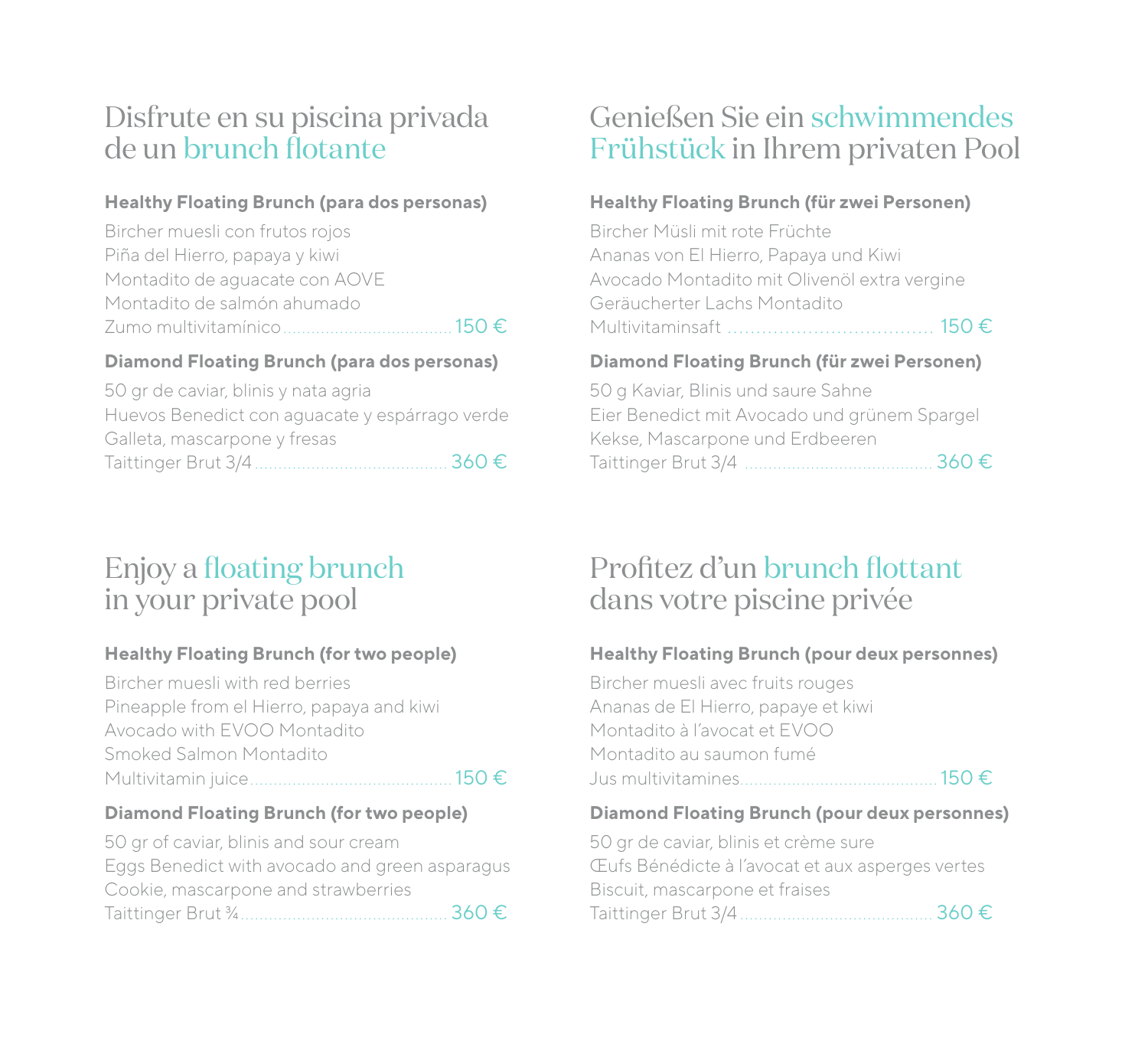# Насладитесь плавучим завтраком в вашем частном бассейне

#### **Полезный плавающий бранч (Для двоих)**

Мюсли Бирхер с ягодами Ананас с острова Эль Йерро, папайя, киви "Монтадито" из авокадо с оливковым маслом Копченый лосось "Монтадито" Мультивитаминный сок ............................. 150 €

#### **Бриллиантовый плавающий бранч (Для двоих)**

50 гр икры, блины и сметана Яйца Бенедикт с авокадо и зеленой спаржей Печенье, маскарпоне, клубника Taittinger Брют ¾.......................................... 360 €